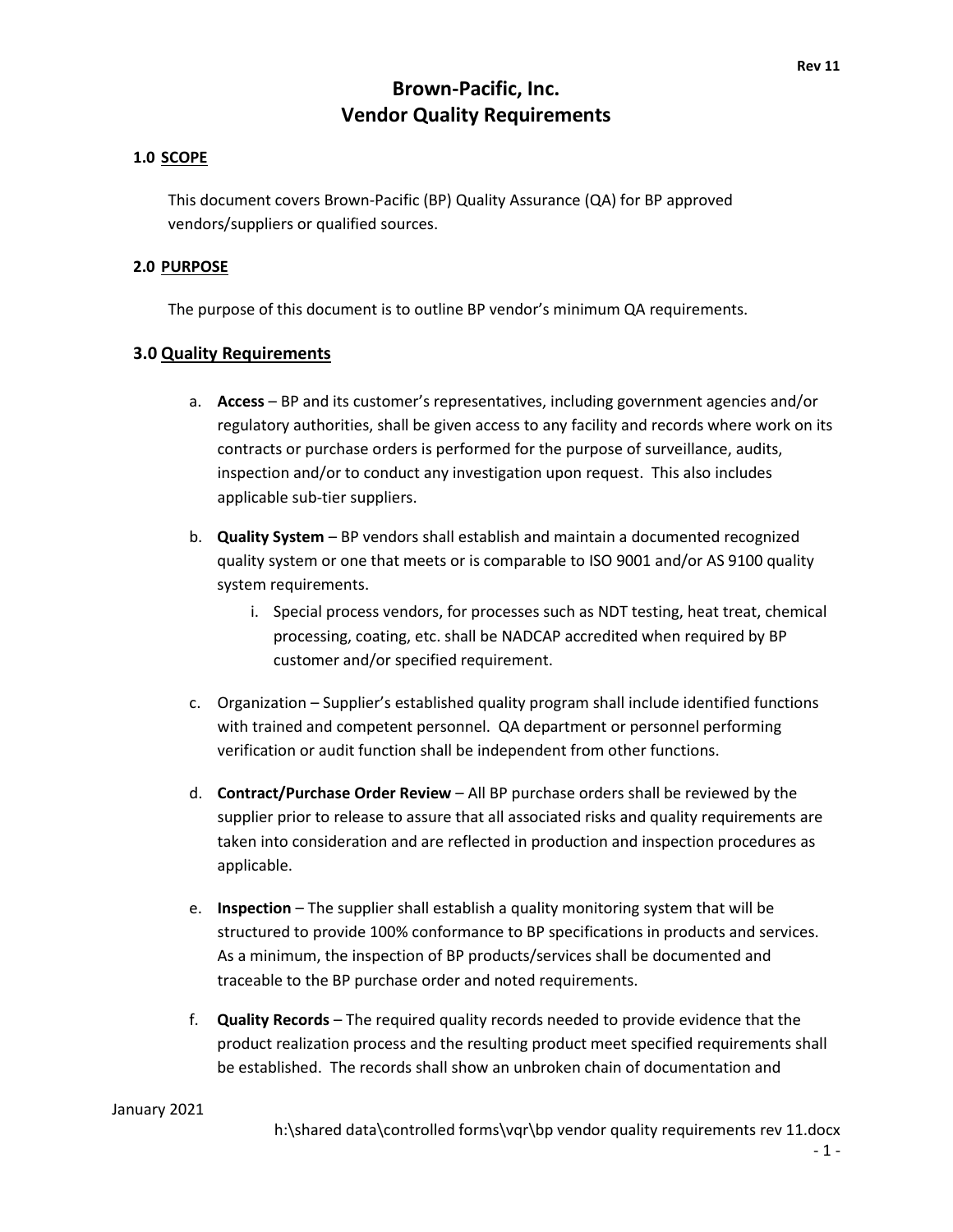traceability from the raw material from which the product was made, to BP. These records shall be identified, traceable to the product, retained for a minimum 15 years and stored in such a way to prevent damage and to enable the records to be readily located and retrieved.

- i. First Article Inspection It is BP policy that first article inspection shall be performed on all production runs after machine set-up and/or following any major machine adjustment or change that invalidates the previous First Article inspection result.
- g. **Process Control** The vendor shall demonstrate adequate control of its processes to the current requirements of their quality system. The controls shall include:
	- i. When specified and/or identified, key characteristics shall be monitored and controlled during processing.
	- ii. When it becomes necessary to change a production process that would affect BP procured product or its customer's requirements, such changes shall be documented, and BP shall be notified promptly of the change.
	- iii. Documented procedures shall be used to maintain and control processes, tooling, equipment, work environment, raw material sources and the facility used to make BP procured products. Process, tooling, equipment and product validation processes may include the verification of the First Article produced or inspection prior to the production run.
	- iv. Records shall be maintained for qualified processes, equipment, tooling, testing, and personnel as required.
- h. **Traceability** BP procured products and accompanying documentation shall be identified with a traceability system that reflects an unbroken chain of documentation from the mill that produced the product's raw material. The identification and traceability shall be maintained by suitable means such as the supplier's or manufacturer's identification symbol or logo, lot/batch control number, purchase order number issued to vendors, and customer purchase order.
	- i. Manufacturing lot integrity control must be maintained through-out the manufacturing and/or heat treatment, chemical and/or coating process cycle. A manufacturing lot is a production lot which is a defined quantity of products of identical configuration and dimensions, fabricated from the same heat or melt of material, produced, processed and finished as one continuous run or order or part thereof, and presented for inspection at the same time.
	- ii. Lot control and marking system including product status with respect to lot splits, configuration management, product inspection and testing, and monitoring shall be established, documented and maintained to ensure that lots are properly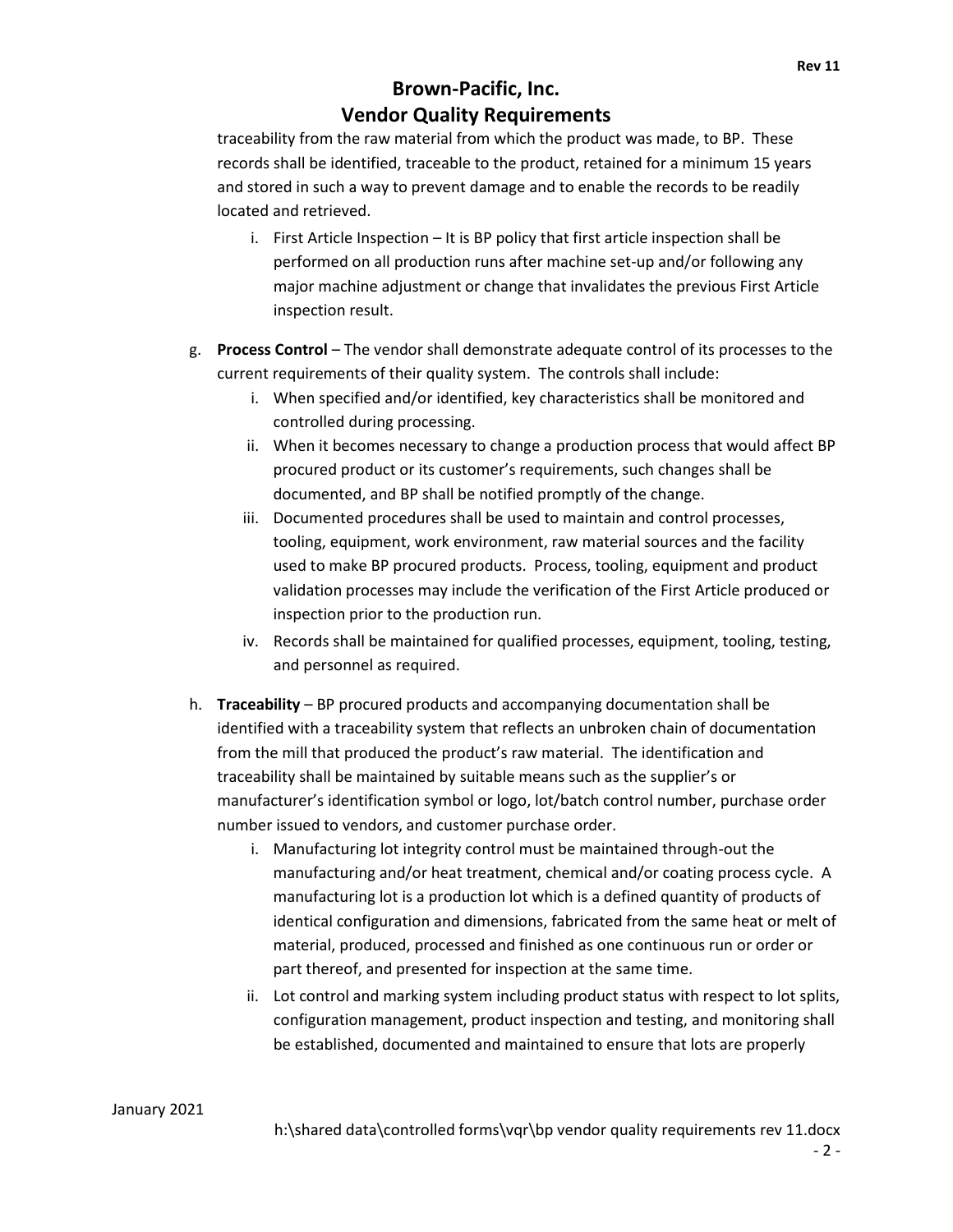identified, marked with all required documentation and segregated when necessary to prevent comingling.

- i. **\*Certificate of Conformance** All BP purchased products shall require at minimum, a certification of analysis or product test report.
	- i. Wire rod supplied must comply with DFAR 252.225-7009, and so state on the certification.
- j. **Control of Nonconforming Products** All nonconforming material shall be properly identified, documented and segregated. The vendor shall notify BP promptly of delays, problems and/or defects that affect any procured products/services.
- k. **Corrective and Preventive Action** The supplier's quality organization shall implement an effective corrective and preventive action system. Corrective and preventive actions issued by BP shall be investigated and answered as appropriate and returned within the period stated on the corrective action or an extension may be requested through our QA department.
- l. **Calibration System** An effective calibration system shall be established with recognized industry standards and used to calibrate, maintain and control measuring and test equipment. All calibrations shall be current and traceable to a nationally or internationally recognized measurement standard.
- m. **Material/Product Protection** The vendor is responsible for utilizing a protection method that will protect BP products from damage during shipment.
- n. **Foreign Object Damage** Seller shall maintain a FOD program in accordance with National Aerospace Standard NAS-412, Foreign Object Damage/Foreign Object Debris (FOD) prevention. It shall include the review of design and manufacturing processes to identify and eliminate foreign object entrapment areas and paths through which foreign objects can migrate. Seller shall ensure work is accomplished in a manner preventing foreign objects of material in deliverable items. Seller shall maintain work areas and control tools, parts and materials in a manner sufficient to preclude the risk of FOD incidents. Seller shall document and investigate each FOD incident and ensure elimination of the root cause of each such incident.
- o. **Prevention and Control of Counterfeit Parts**  Supplier shall maintain an effective Prevention and Control of Counterfeit parts program.
	- i. Supplier shall ensure that only new and authentic materials are used in products delivered to Brown-Pacific. Supplier may only purchase materials directly from original manufacturers, or manufacturer franchised distributor. Use of material not provided by these sources is not authorized.

#### January 2021

h:\shared data\controlled forms\vqr\bp vendor quality requirements rev 11.docx